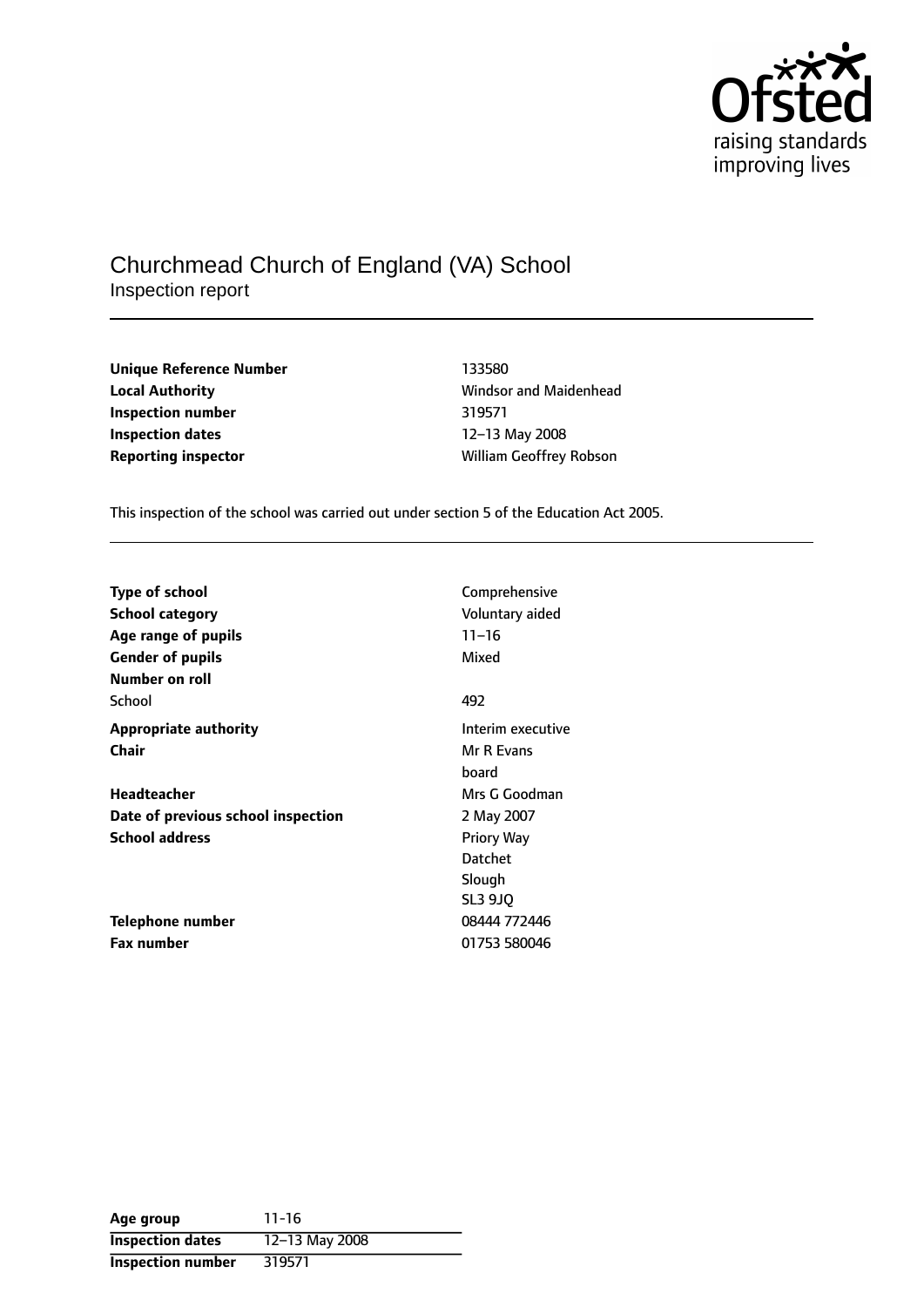.

© Crown copyright 2008

#### Website: www.ofsted.gov.uk

This document may be reproduced in whole or in part for non-commercial educational purposes, provided that the information quoted is reproduced without adaptation and the source and date of publication are stated.

Further copies of this report are obtainable from the school. Under the Education Act 2005, the school must provide a copy of this report free of charge to certain categories of people. A charge not exceeding the full cost of reproduction may be made for any other copies supplied.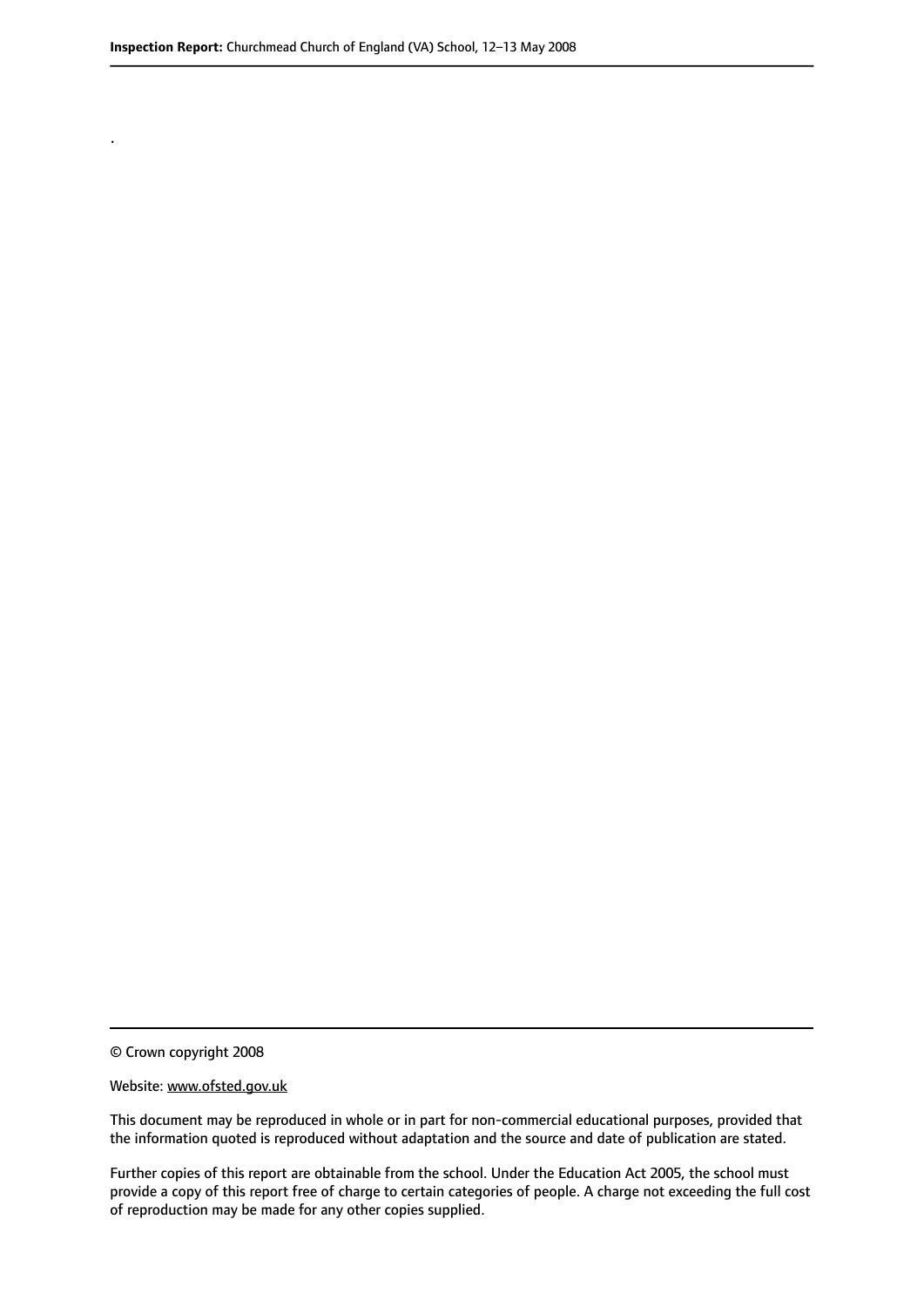# **Introduction**

The inspection was carried out by three Additional Inspectors.

### **Description of the school**

This smaller than average comprehensive takes the majority of its students from the borough of Slough, which operates a selective secondary system. The proportion of students from minority ethnic groups is higher than that found nationally. The most significant numbers are of Asian British heritage; there is also a higher than average proportion of students from Gypsy, Roma and Traveller backgrounds. The proportion of students with learning difficulties and disabilities is below average. The majority of these students have behavioural, emotional and social difficulties. At the last inspection, the school was given a notice to improve because of concerns about students' progress and aspects of leadership and management. There were also concerns about the viability of the sixth form. Since then, the school has suspended its provision for sixth form students. Some sixth form students are still taught on the Churchmead site, but all are currently registered with Slough Grammar School.

### **Key for inspection grades**

| Grade 1 | Outstanding  |
|---------|--------------|
| Grade 2 | Good         |
| Grade 3 | Satisfactory |
| Grade 4 | Inadequate   |
|         |              |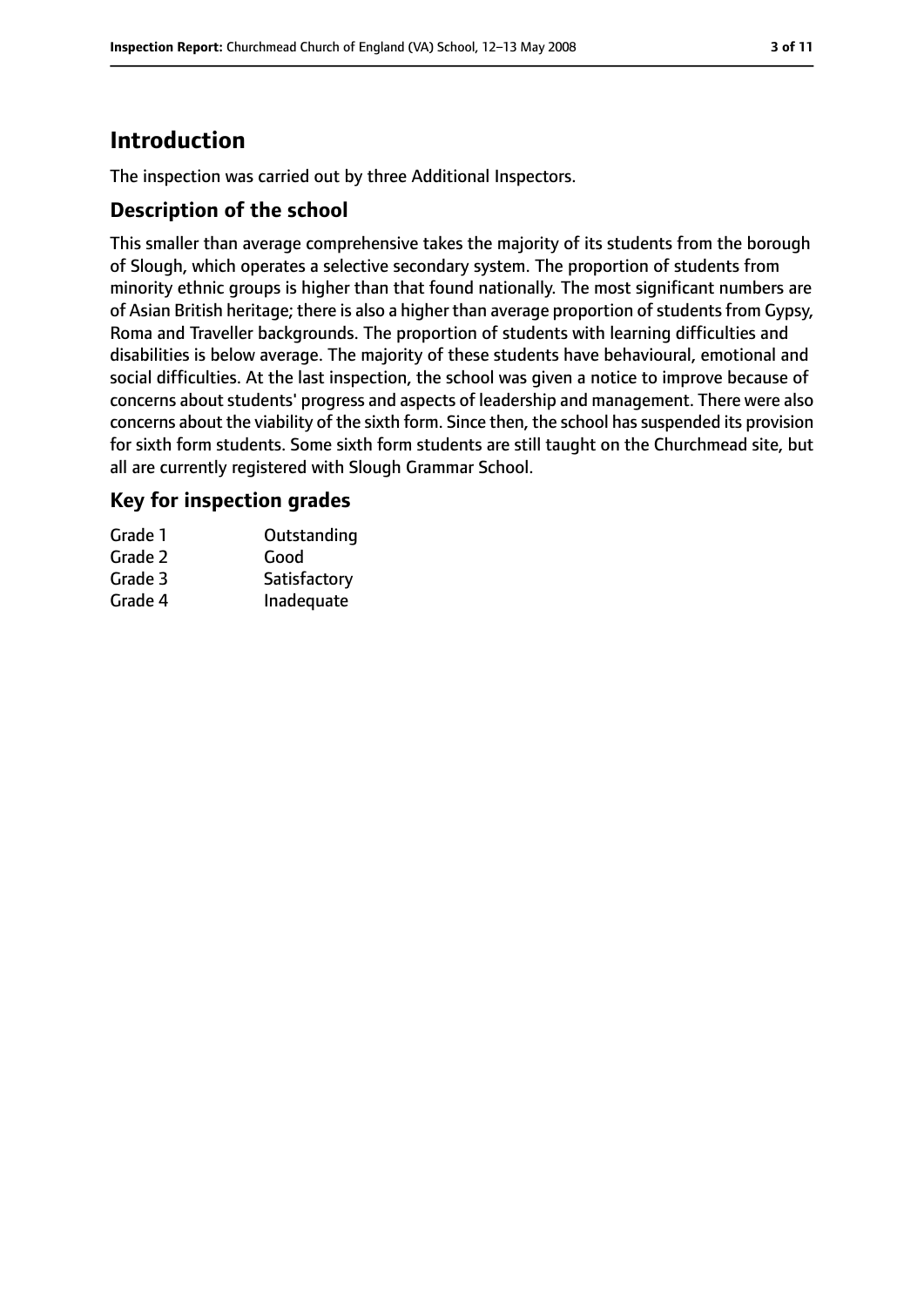# **Overall effectiveness of the school**

#### **Grade: 3**

Churchmead has improved since its last inspection and now provides a satisfactory standard of education. Therefore, in accordance with section 13 (5) of the Education Act 2005, HMCI is of the opinion that the school no longer requires significant improvement. The school has made good progress this year, not least because of the strong support provided by the local authority, the diocese and external consultants.

Improved monitoring and self-evaluation enables the senior leadership team to focus clearly on the impact of the school's work on students' achievement and personal development. They have implemented three key initiatives that have successfully raised standards - targeting individual students in need of support, improving behaviour management and developing the curriculum. A good system for tracking students' progress enables staff to identify underachieving students and provide intensive support to improve their work. Similarly, students who have difficulty in controlling their behaviour and are at risk of exclusion are identified. They receive effective support through a course in social and emotional aspects of learning and good links with external support agencies. Effective in-class support helps ensure that these pupils are achieving satisfactorily. Exclusions have fallen significantly and students' attitudes to school are more positive. Some parents still express concerns about students' behaviour but the school provides an orderly environment where students trust staff and feel safe. Students now enjoy their education more because the curriculum is better suited to their needs and interests. They speak with particular enthusiasm about their courses in drama, art, photography and business studies. An increasing range of vocational courses is motivating more students and helping to raise standards in Years 10 and 11.

These developments have helped the school to recover from very poor examination results in 2007. Standards in Years 9 and 11 are still below average, but these students have made up a lot of the ground they lost in previous years. Students in Years 7 and 10, who began their courses after the school was given a notice to improve, are on track to reach standards in line with the national average. As a result, achievement is now satisfactory, for students from all backgrounds, including those of Asian British heritage. Students' personal development is also satisfactory. They make a good contribution to the school and wider community through charity fund raising. At the suggestion of the school council, a 'blue angels' peer mentoring group supports Year 7 students. Students are enthusiastic about the wide range of sporting activities available to them and appreciative of the healthy meals provided in the canteen. They develop satisfactory workplace skills, although they have limited opportunities for working as a member of a group in lessons.

The senior management team recognises the importance of building on recent improvements. They rightly see the quality of teaching and learning as the key to achieving this. Close monitoring by senior management has ensured that the large majority of lessons are at least satisfactory. However, there are still not enough good lessons to raise standards further. Not all teachers plan their lessons precisely enough, and make clear the learning objectives. Consequently, students are uncertain about what they should achieve. They do not have consistent opportunities to evaluate their own work and identify what they need to do to improve. This is partly because subject leaders do not monitor their areas of responsibility closely enough and reinforce a common approach to lesson planning and teaching.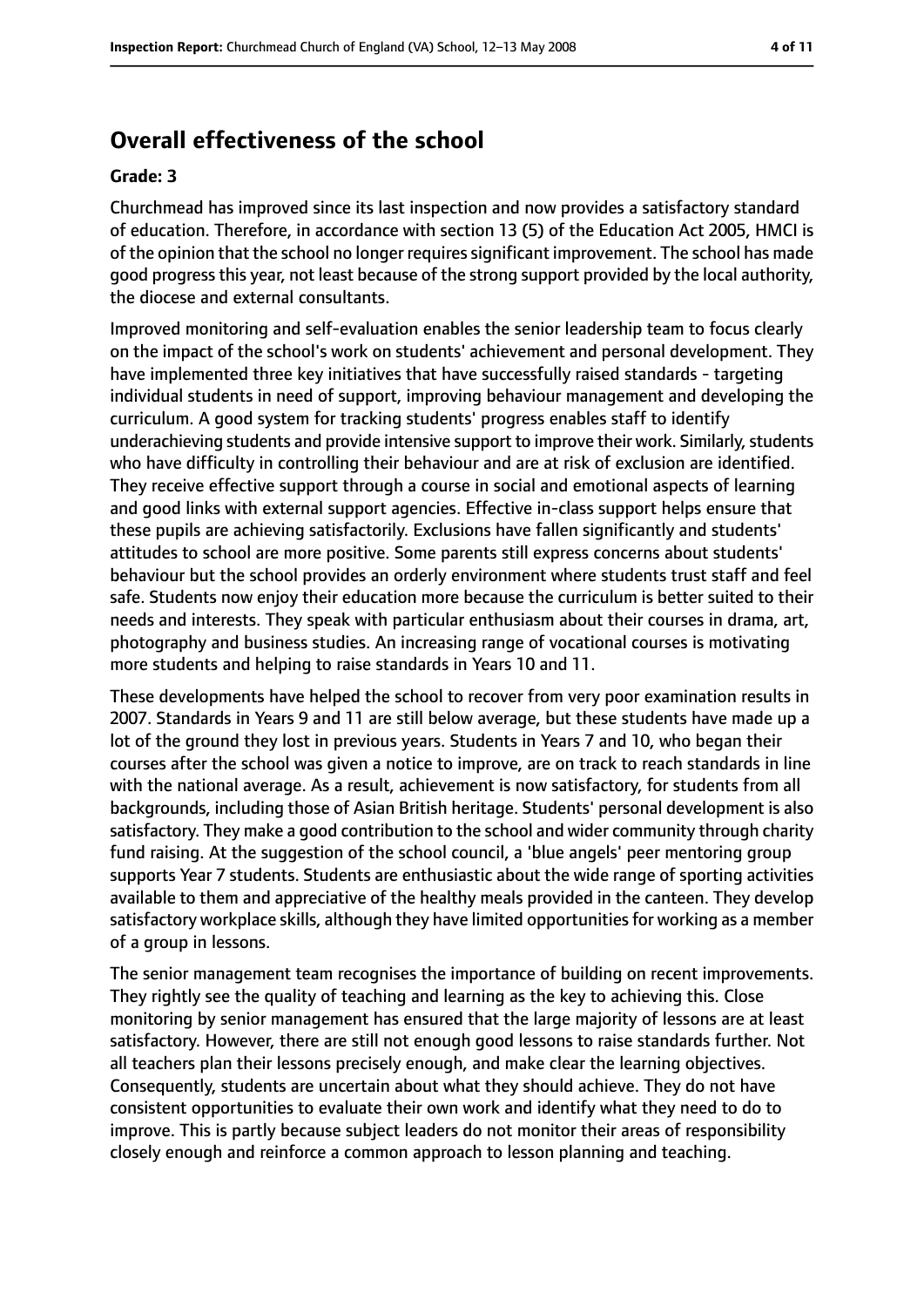## **What the school should do to improve further**

- Accelerate the recent improvements in students' standards and achievement by increasing the proportion of good teaching.
- Ensure that teachers set clear learning objectives, and involve students more in assessing their own learning.
- Develop the skills of middle managers in monitoring, evaluating and improving their areas of responsibility.

A small proportion of the schools whose overall effectiveness is judged satisfactory but which have areas of underperformance will receive a monitoring visit by an Ofsted inspector before their next section 5 inspection.

# **Achievement and standards**

### **Grade: 3**

Students enter the school with broadly average standards, although there are relatively few high attaining students. In recent years, they have not achieved as well as they should during their time in the school. In 2007, GCSE results were below average, with only 41% of students gaining the higher A\* to C grades. Results in National Curriculum tests were exceptionally low. These results reflected the standards that were reported in the last inspection, after which the school was given a notice to improve. Since then, there has been significant improvement. Improved, accurate tracking of students' progress has enabled teachers to identify many who were underachieving. They have provided intensive support and revision programmes for many students, especially in Years 9 and 11. As a result, their predicted levels and grades have greatly improved. Improvements to the curriculum have also had a positive effect, in that many students are now following vocational courses that are better matched to their needs and interests. These developments have not yet fully compensated for the legacy of underachievement from previous years, so that standards are still below average. Over the last year, however, achievement is satisfactory and students in all years are now reaching realistically challenging targets. The school has successfully closed the gap in attainment between boys and girls, which was noted at the time of the last inspection. Boys are now achieving as well as girls.

# **Personal development and well-being**

### **Grade: 3**

Some aspects of students' personal development, notably behaviour, show appreciable improvement. While there remains some behaviour that disrupts learning in lessons, this tends to be in classes where there have been frequent changes of teacher. Students feel safe in school, partly because of improved behaviour and partly because they know that adults in the school are protective of them and do their best to deal with any anxieties. Their spiritual, moral social and cultural development is satisfactory, with particular strengths in their moral and social development. They show respect for the values of others and feel a real sense of responsibility for their fellow students' welfare and happiness. Students enjoy school because they feel that teachers have their interests at heart and take their views seriously. They enjoy the relationships they have with other students and with their teachers. They also enjoy lessons when they are interesting but are disappointed that some fail to grip their attention. Attendance is broadly average, although for a minority of pupils it is very erratic.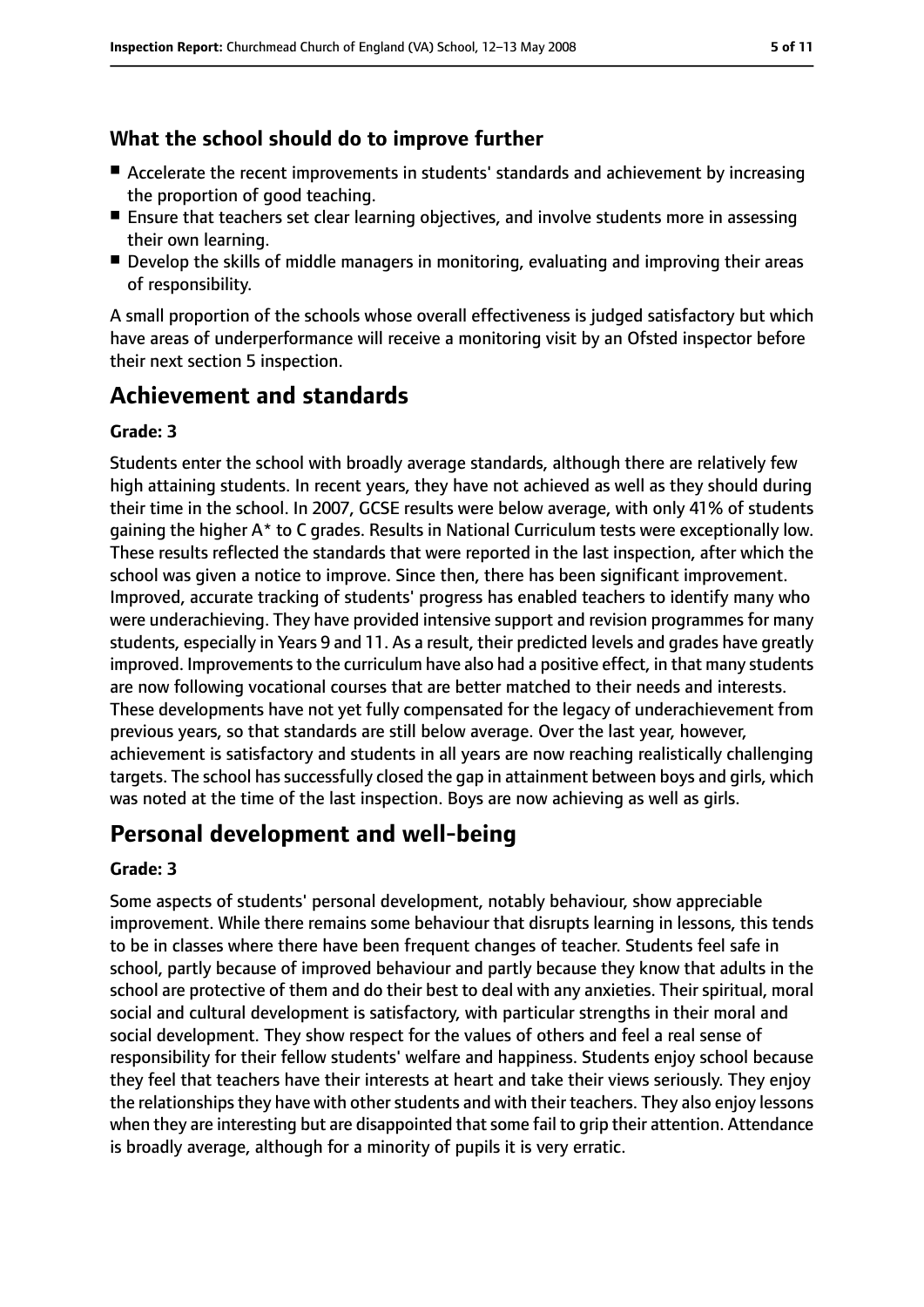# **Quality of provision**

## **Teaching and learning**

#### **Grade: 3**

Since the last inspection the standard of teaching has improved, leading to better overall progress. The school's own monitoring of teaching and learning shows that the large majority of lessons are satisfactory, but a few remain inadequate. Some good and occasionally outstanding teaching was seen, notably in art and physical education. In these lessons, teachers' planning is very precise. Students are made aware of the purpose of activities, are taken along at a good pace, know their learning targets and are included in the assessment of their progress. They are therefore in a good position to know how well they are doing and to enjoy a sense of purpose, achievement and engagement. However, this good planning and use of assessment is inconsistent. In some weaker lessons, often taught by less experienced or temporary staff, students mark time. They are not challenged to work at a fast enough pace and are unclear about what would count as success. This is also the case in relation to some teachers' responses to written work. Too few students benefit from regular and detailed marking which sets out targets for their improvement - a point raised, incidentally, by a number of parents. Students' behaviour in lessons is similarly improved because relationships with teachers are generally positive. Teachers manage behaviour well, so that classrooms are settled and orderly places.

### **Curriculum and other activities**

#### **Grade: 3**

The curriculum is satisfactory. There are a number of good features. Considerable efforts have been made to develop a vocational pathway for older students to meet their interests and ambitions more effectively. These have been successful initiatives, as shown both by the number of students opting for work-related courses and by the substantial improvements in standards achieved. Good links with local colleges extend the curriculum, but the school is sensibly basing as many vocational courses as possible 'in house' in order to optimise students' chances of success. Another good feature is the number and range of extracurricular activities, which students sign up for in large numbers. The strong sporting element supports the school's emphasis on healthy living. Art, music and drama are established and popular subjects that support students' cultural development well. Students' good attendance at frequent revision classes gives evidence of their improved attitudes to learning and a growing commitment to doing as well as possible academically. Provision for information and communication technology, literacy and numeracy is satisfactory. This enables students to learn important skills that support their work in other subjects.

## **Care, guidance and support**

#### **Grade: 3**

The school provides good pastoral care for students. Staff have been particularly successful in helping students with behavioural, social and emotional difficulties to manage their own behaviour. In order to make this help as effective as possible the school works closely with a very wide range of outside agencies and organisations. Support is tailored to meet closely identified needs. For example, a unit of work entitled 'Respect' was originally written to support the personal and social development of Gipsy, Roma and Traveller students. It does this successfully. However, it has also been adapted for use with other students who have problems with understanding cultures other than their own. The school carefully and systematically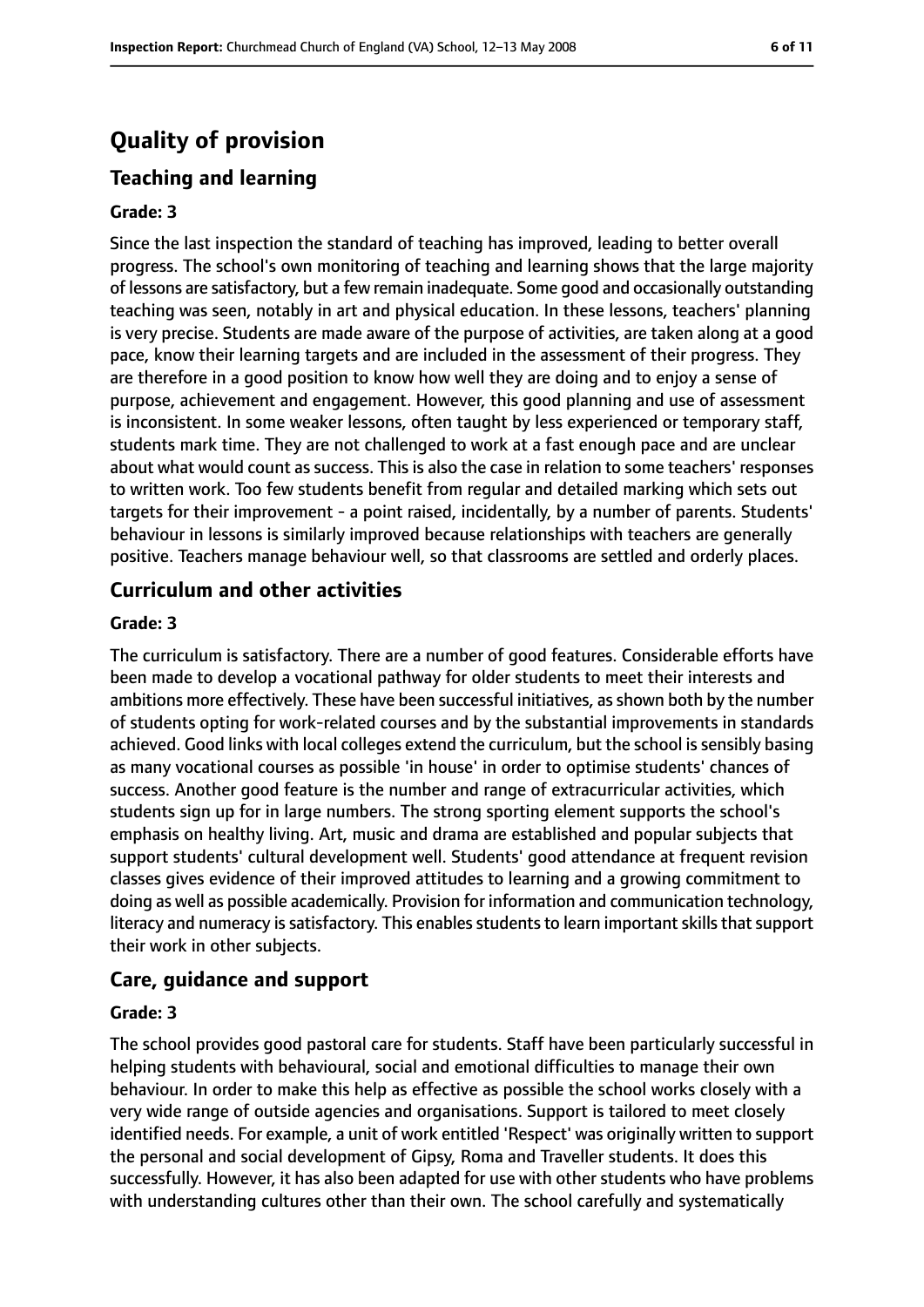monitors the impact of its support on students' personal development. It demonstrates a significant improvement in behaviour and attitudes and an impressive reduction in the number of students being excluded from school.

The academic guidance given to students is satisfactory but inconsistent. Strong individual mentoring and revision programmes have accelerated the progress of underachieving students in Years 9 and 11. Some speak about their targets confidently, and are beginning to understand what they need to do to improve their work. However, the level of information and advice given to students varies. Some have insufficient understanding of how much progress they are making, and what are the next steps in their learning.

# **Leadership and management**

#### **Grade: 3**

Since the last inspection, the headteacher has responded well to the strong support provided by the diocese, local authority and consultant headteacher. The senior management team has been strengthened. Senior managers are energetic, professional and work well together as a dedicated team. They have kept a clear and successful focus on important areas for development. For example, improved behaviour management policies, targeted intervention for underachieving students and curriculum developments. These have resulted in the necessary improvements in standards and achievement. Self-evaluation is satisfactory. It is rightly based on the impact of initiatives on students' progress and personal development. However, some middle managers do not have a firm grasp of procedures for monitoring and improving provision in their areas of responsibility. For example, heads of department do not follow a common policy for monitoring teaching and learning in their subjects.

An interim executive board has recently been formed to replace the governing body. With strong leadership from a well-informed chair, the board has a firm grasp of what is needed to sustain current progress. It provides very good support and challenge. Difficulties in appointing staff continue to hold back developments in some areas, but overall the school has satisfactory capacity for further improvement.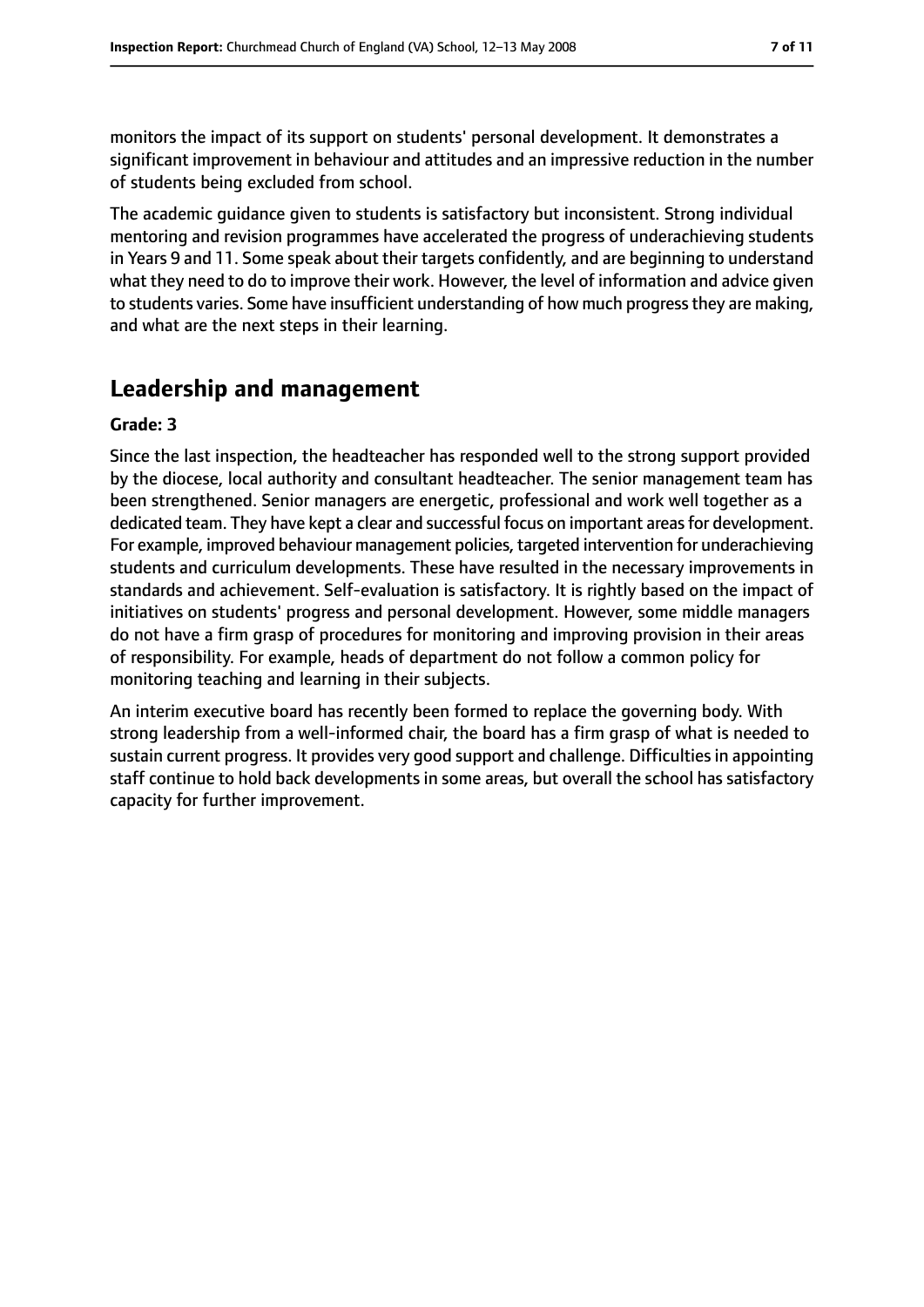**Any complaints about the inspection or the report should be made following the procedures set out in the guidance 'Complaints about school inspection', which is available from Ofsted's website: www.ofsted.gov.uk.**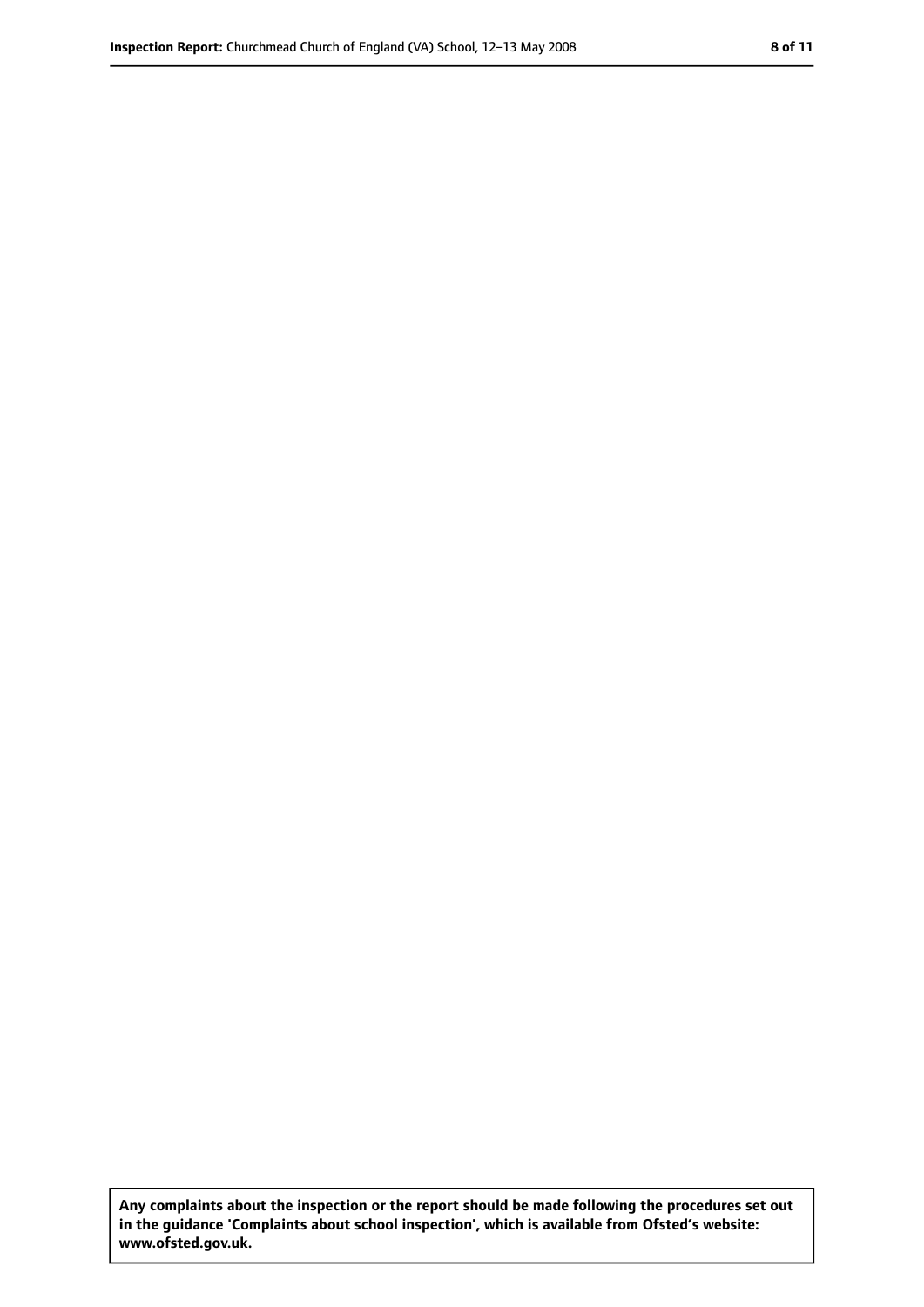# **Inspection judgements**

| $^{\backprime}$ Key to judgements: grade 1 is outstanding, grade 2 good, grade 3 satisfactory, and | <b>School</b>  |
|----------------------------------------------------------------------------------------------------|----------------|
| arade 4 inadeguate                                                                                 | <b>Overall</b> |

## **Overall effectiveness**

| How effective, efficient and inclusive is the provision of education, integrated<br>care and any extended services in meeting the needs of learners? |     |
|------------------------------------------------------------------------------------------------------------------------------------------------------|-----|
| Effective steps have been taken to promote improvement since the last<br>inspection                                                                  | Yes |
| How well does the school work in partnership with others to promote learners'<br>well-being?                                                         |     |
| The capacity to make any necessary improvements                                                                                                      |     |

## **Achievement and standards**

| How well do learners achieve?                                                                               |  |
|-------------------------------------------------------------------------------------------------------------|--|
| The standards <sup>1</sup> reached by learners                                                              |  |
| How well learners make progress, taking account of any significant variations between<br>groups of learners |  |
| How well learners with learning difficulties and disabilities make progress                                 |  |

# **Personal development and well-being**

| How good is the overall personal development and well-being of the<br>learners?                                  |   |
|------------------------------------------------------------------------------------------------------------------|---|
| The extent of learners' spiritual, moral, social and cultural development                                        |   |
| The extent to which learners adopt healthy lifestyles                                                            |   |
| The extent to which learners adopt safe practices                                                                |   |
| How well learners enjoy their education                                                                          |   |
| The attendance of learners                                                                                       | 3 |
| The behaviour of learners                                                                                        |   |
| The extent to which learners make a positive contribution to the community                                       |   |
| How well learners develop workplace and other skills that will contribute to<br>their future economic well-being |   |

## **The quality of provision**

| $\mid$ How effective are teaching and learning in meeting the full range of the $\mid$<br>learners' needs? |  |
|------------------------------------------------------------------------------------------------------------|--|
| How well do the curriculum and other activities meet the range of needs  <br>and interests of learners?    |  |
| How well are learners cared for, guided and supported?                                                     |  |

### **Annex A**

 $^1$  Grade 1 - Exceptionally and consistently high; Grade 2 - Generally above average with none significantly below average; Grade 3 - Broadly average to below average; Grade 4 - Exceptionally low.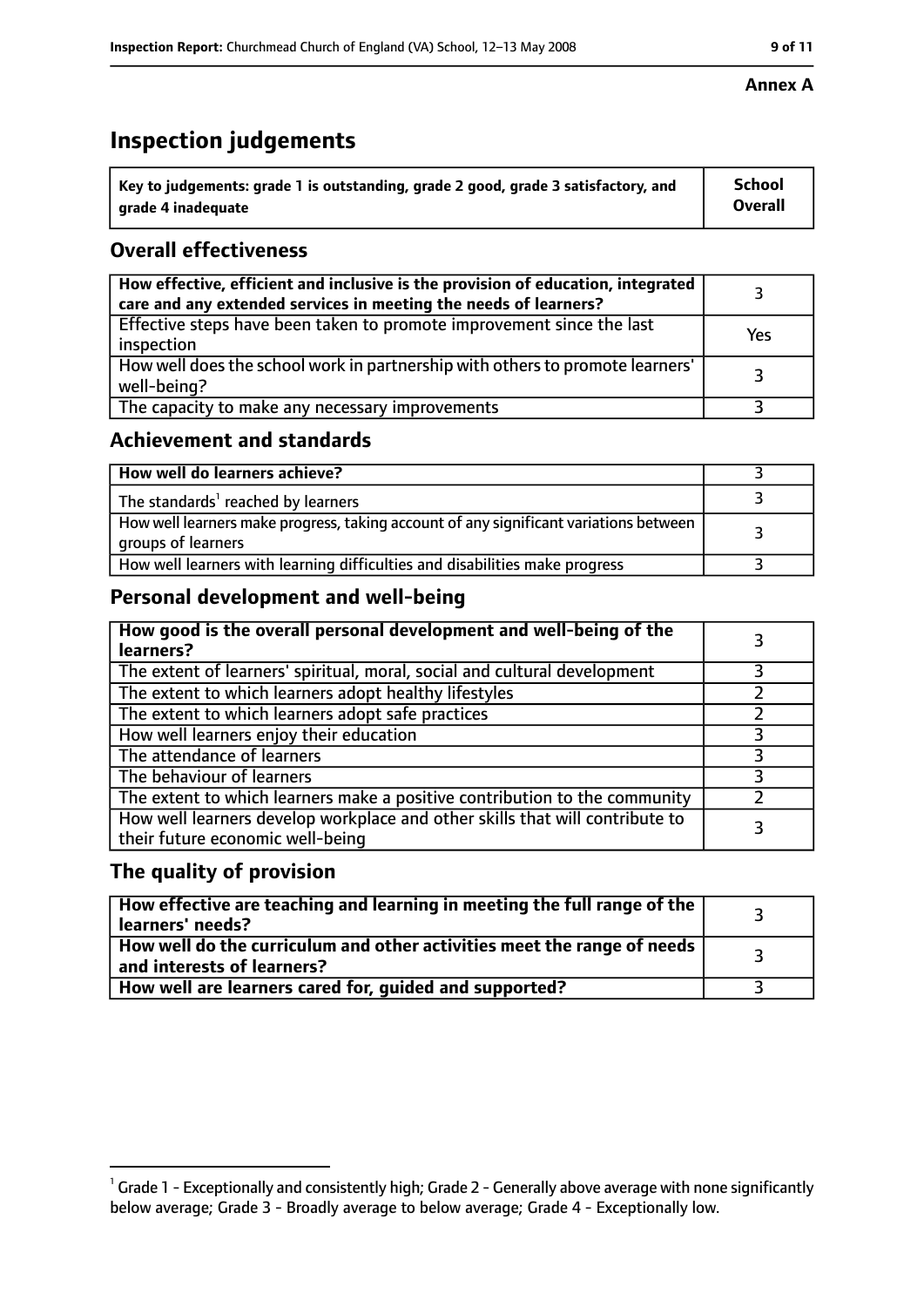#### **Annex A**

# **Leadership and management**

| How effective are leadership and management in raising achievement<br>and supporting all learners?                                              | 3         |
|-------------------------------------------------------------------------------------------------------------------------------------------------|-----------|
| How effectively leaders and managers at all levels set clear direction leading<br>to improvement and promote high quality of care and education |           |
| How effectively leaders and managers use challenging targets to raise standards                                                                 | 3         |
| The effectiveness of the school's self-evaluation                                                                                               | 3         |
| How well equality of opportunity is promoted and discrimination tackled so<br>that all learners achieve as well as they can                     | 3         |
| How effectively and efficiently resources, including staff, are deployed to<br>achieve value for money                                          | 3         |
| The extent to which governors and other supervisory boards discharge their<br>responsibilities                                                  | 3         |
| Do procedures for safequarding learners meet current government<br>requirements?                                                                | Yes       |
| Does this school require special measures?                                                                                                      | <b>No</b> |
| Does this school require a notice to improve?                                                                                                   | No        |